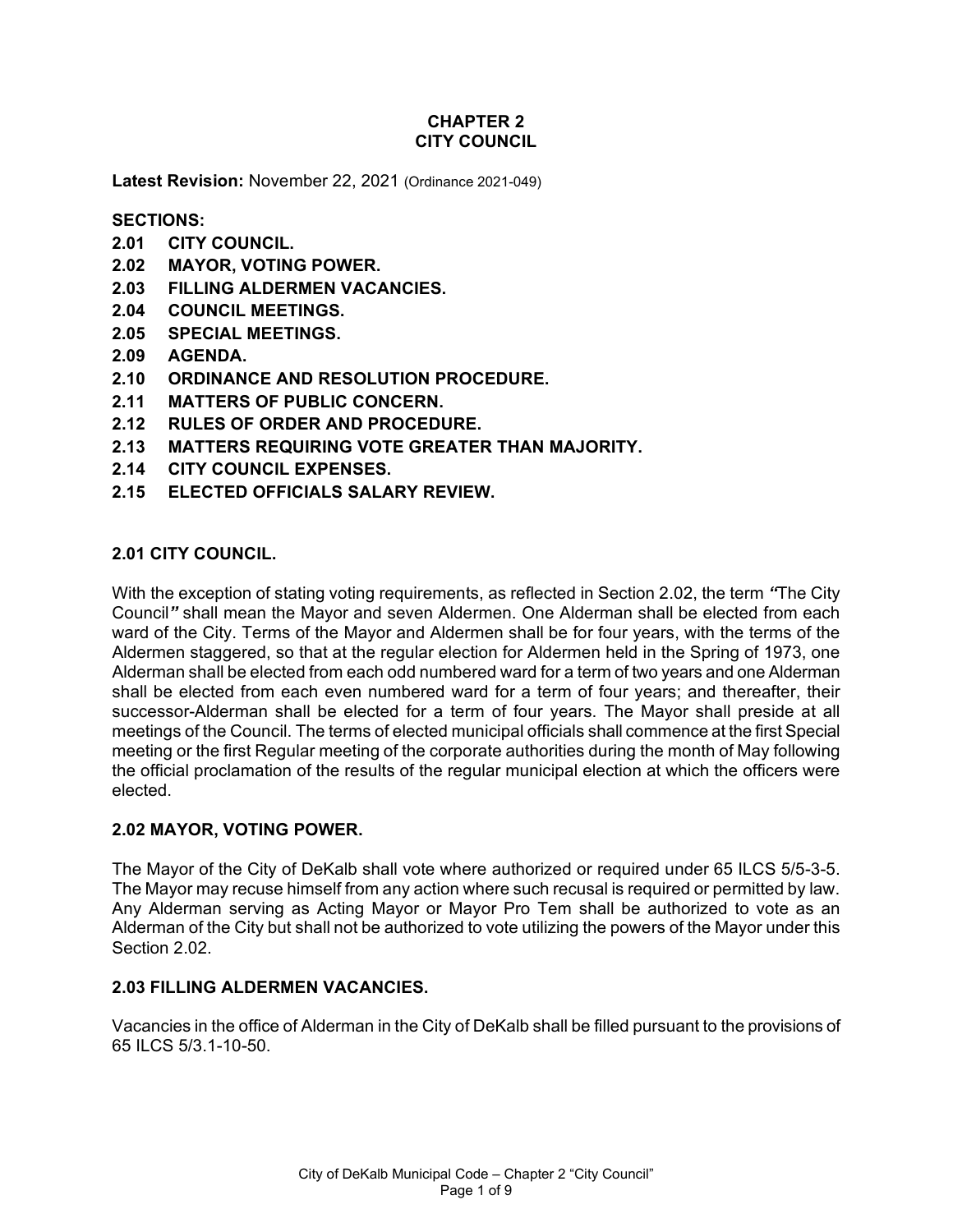#### **2.04 COUNCIL MEETINGS.**

- a) Regular meetings of the City Council shall be held on the second and fourth Mondays of each and every month, not commencing before 6:00 p.m. The City Council shall annually approve a meeting schedule outlining the anticipated Regular meetings for each year in accordance with the requirements of the Open Meetings Act ("the Act"). The City Council reserves the right to alter the date, time or location of City Council meetings from time to time and reserves the right to schedule additional or Special meetings, provided that the public receives notice of such alternate time or location in accordance with the requirements of the Act.
- b) At all Regular meetings of the City Council, the Council shall proceed to the business before them, which shall be conducted in the order as listed on the agenda for the meeting. Said agenda shall commence with Roll Call, the recital of the Pledge of Allegiance, the Approval of the Agenda and Public Participation, and shall conclude with Adjournment. The Agenda may also include other aspects of City business that may be necessary or advisable. The order of said items shall be determined by the City Manager, giving priority to public transparency, convenience to meeting participants and attendees, and the relationship between various items listed on the agenda.
- c) The City Manager may place any item on the Consent Agenda for consideration of approval. Each member of City Council shall have the right to remove any matter from the Consent Agenda at a City Council meeting and may entertain requests from the public for such removal. Items so removed during a meeting shall be moved on the agenda for separate consideration. Each item remaining on the Consent Agenda shall be passed in an omnibus fashion and shall require the concurrence of a majority vote of the Aldermen holding office, with the right of the Mayor to vote as otherwise provided by law. A single motion may be utilized to both approve the consent agenda listing and approve the individual items contained therein.
- d) The public shall have the right to speak to the City Council. Citizen Comments shall be limited to comments addressed to the Council and the public shall not engage in debate with the members of the Council.
	- 1. Persons wishing to offer public comment shall have the right to speak under Public Participation and may speak to any item germane to the City Council or public concerns, including but not limited to items listed for consideration or approval on the agenda. Public Participation shall also be utilized for persons wishing to speak to an item listed on the consent agenda, or to any topic not listed as an item for separate action. Persons wishing to comment under Public Participation shall submit a Speaker Request Form prior to the start of the meeting. In addition, persons wishing to offer public comment shall have the right to speak at the time of presentation of any item for separate action. Persons wishing to so comment shall provide a Speaker Request Form prior to presentation of the item in question and be afforded the opportunity to comment after a motion is made and prior to staff presentation. No person providing public comment shall be permitted to address any individual item more than once during the meeting (e.g., a person cannot address an item for separate action under Public Participation and at time of presentation of the item).
	- 2. In the case of any agenda item presented to the Council for consideration or approval, any person who has a unique, direct, and personal interest or standing relative to such item (e.g., an applicant for a license or a petitioner for a rezoning) may also request to be recognized to speak at the time that the item is presented. Such person shall provide their request to be recognized to the Mayor in advance of the meeting, and approval of such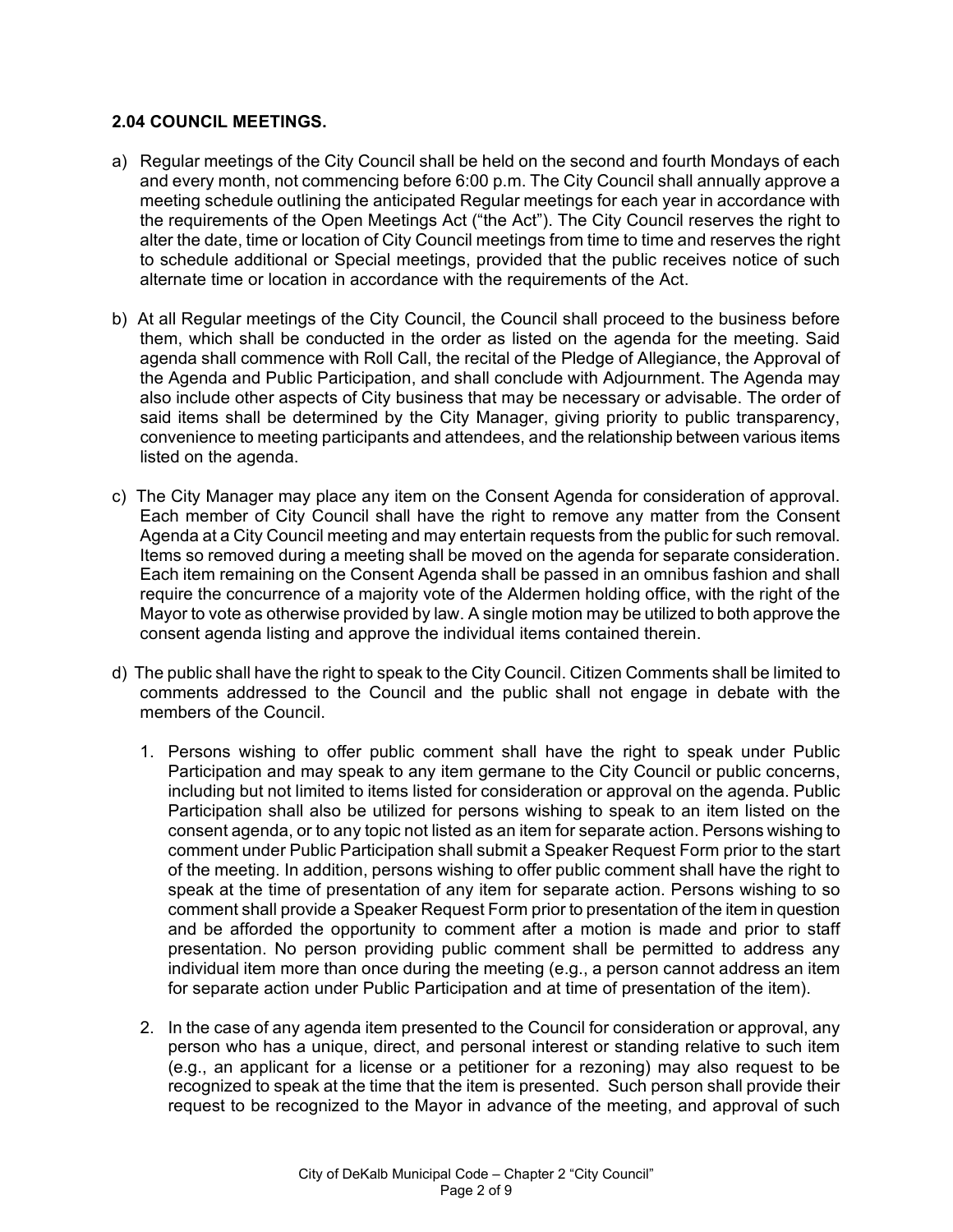request shall be in the Mayor's sole discretion. If such person fails to make a request or if the request is not approved, such person may speak under Public Participation but may not be called upon to speak to the item at time of its presentation at the discretion of the Mayor.

- 3. The Council shall have no obligation to respond to public comments. Public comments shall be limited to three (3) minutes per speaker, with that limitation applying per time addressing the Council (with the right to address the Council only one time per agenda item or topic). Speaker Request Forms shall be completed by each member of the public wishing to speak to the City Council and submitted to the City Clerk before the time at which their comment is permitted under these regulations.
- 4. Where public comment is provided as a component of a public hearing required by applicable law, the three-minute speaking limitation shall not be enforced during the public hearing, but the presiding officer at the public hearing shall have the ability to limit duplicative, cumulative or irrelevant testimony. Testimony received at a public hearing must be limited in scope to matters germane to the conduct of that public hearing. Persons who engage in violations of these regulations shall be asked to conform to the regulations or discontinue their comments and, failing such remedial action, may be removed from a meeting.
- 5. The provisions of this subsection (d) shall be read to apply to City Council meetings of the City of DeKalb, and also to meetings of all public committees and subsidiary public bodies of the City Council or City of DeKalb including but not limited to the Planning and Zoning Commission (and in such instances, references to the City Council shall be deemed to refer to the subsidiary body). The adoption of this subsection (d) shall be deemed to expressly constitute the adoption of these rules as rules binding upon the conduct of any meeting of a public body of the City or City Council. Any agenda of any such public body shall be deemed, by the adoption of this subsection (d), to provide an opportunity for public comment in accordance with these regulations, whether or not such opportunity is expressly designated via the public body's meeting agenda. Persons seeking the opportunity to provide public comment shall notify the Clerk or presiding officer at the meeting at which they seek to comment.
- e) There shall be a second reading of all ordinances at the next Regular meeting following the first reading. The requirements of this subsection may be waived by the affirmative vote of two-thirds (2/3) of the members of the City Council present at the meeting as to any particular ordinance. The City Council may waive second reading and approve an item by virtue of a single motion and vote.

# **2.05 SPECIAL MEETINGS.**

- a) Special meetings of the Council may be called at any time by the Mayor, or by any three (3) Aldermen, of which a Special meeting notice in writing shall be given to each Alderman who has not joined in calling such meeting. Such notice shall be issued by the City Manager or designee thereof. Notice of Special meetings shall be provided to each member of City Council not less than forty-eight (48) hours prior to the time of the meeting and shall be posted in accordance with State Statutes. Special meetings may not be called on legal holidays provided for in 205 ILCS 630/17.
- b) Discussion, Planning and Vision Meetings: In addition to all other meetings contemplated herein, the City Council shall conduct one or more special meetings annually for the purpose of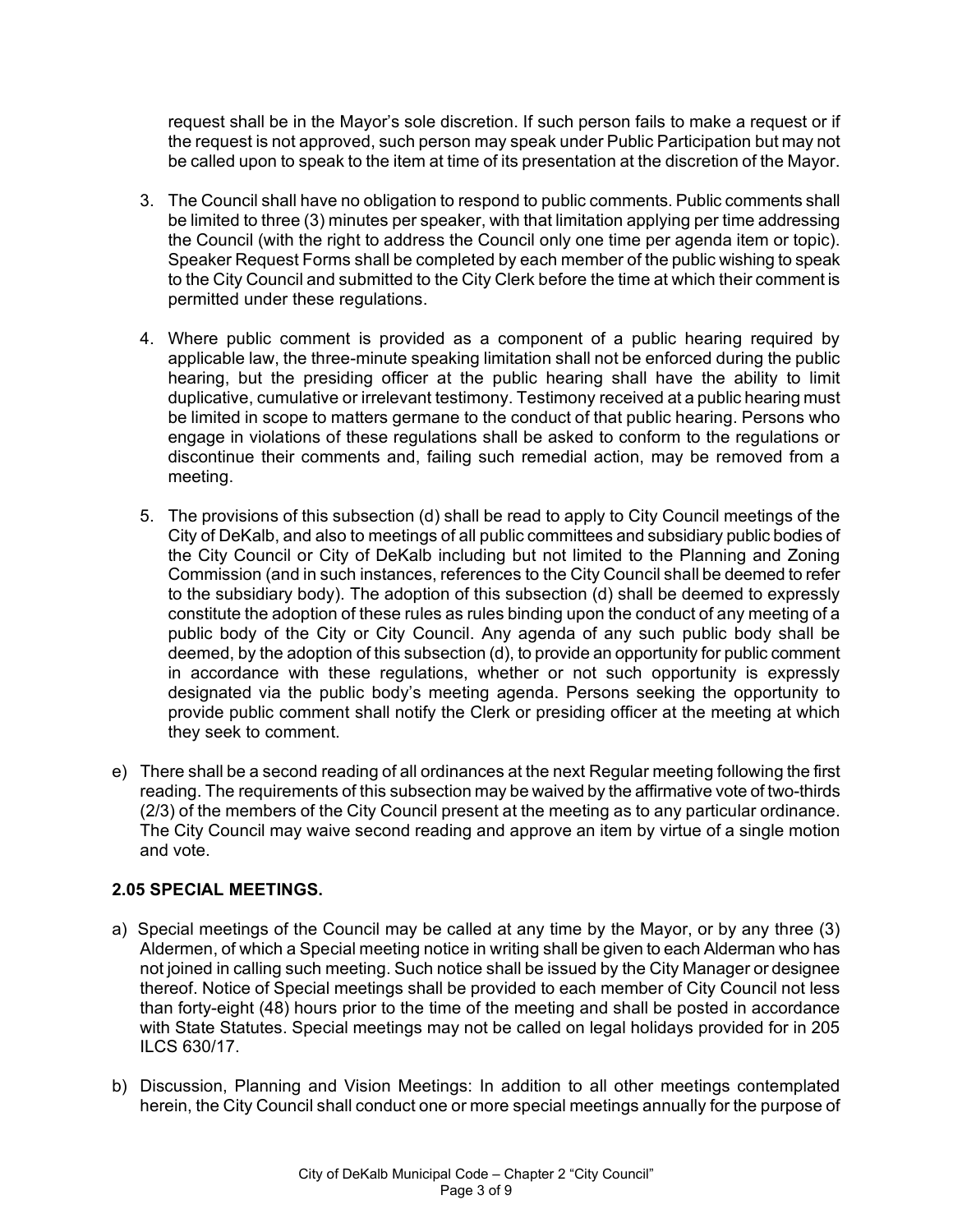discussion, planning and visioning. One or more of the meetings may be conducted as a City Council retreat, if acceptable to the City Council. Such meetings shall be conducted pursuant to the Open Meetings Act. The Council shall determine the date and time of such meeting(s), and the City Manager shall prepare an agenda for the same. No votes other than procedural votes (e.g., approval of agenda, adjournment) shall be taken at such meetings, and no other action items shall be voted upon or approved.

## **2.09 AGENDA.**

- a) Any two (2) or more City Council members desiring that a matter be placed on a Regular meeting agenda for consideration by the City Council shall advise the City Manager not later than 12:00 Noon on the Monday preceding a Council meeting. They shall supply the City Manager with a copy of all relevant materials to be considered by the City Council. The City Manager shall include any such matter as a consideration item on the requested agenda.
- b) Any person desiring that a matter be placed on a Regular meeting agenda for consideration by the City Council, shall file a written request with the City Manager along with a copy of all accompanying materials, not later than 12:00 Noon on the Monday preceding a Council meeting. Inclusion of any such matter on the agenda shall be at the discretion of the City Manager. Placement of matters on the Consent Agenda shall be at the discretion of the City Manager. The Agenda shall be prepared and released by 7:00 p.m. on the Thursday preceding the Regular meeting.

## **2.10 ORDINANCE AND RESOLUTION PROCEDURE.**

- a) All proposed ordinances and resolutions shall be in written form and distributed to members of the City Council prior to the meeting being called to order.
- b) All ordinances and resolutions shall be read by title only unless the full reading is requested by one of the members of the City Council. The Mayor shall not be required to read the entirety of an item title, provided that the alphanumeric listing from the agenda is utilized along with a reasonable description of the item in question.

### **2.11 MATTERS OF PUBLIC CONCERN.**

Nothing in the provisions of this Chapter shall be construed to be a limitation on the right of any member of the Council to bring to the attention of the Council at any meeting of the Council, at the time for Council reports, any matter of public concern.

### **2.12 RULES OF ORDER AND PROCEDURE.**

- a) The following Rules of order and procedure shall govern the deliberations and meetings of the City Council and the committees thereof.
- b) A majority of the corporate authorities shall constitute a quorum to do business. The Mayor is to be counted.
- c) The Mayor shall take the chair promptly at the hour set for any meeting and call the Council to order, and if a quorum of the corporate authorities is not present, those members present shall adjourn to some time to be fixed by the members present, and it shall be the duty of the City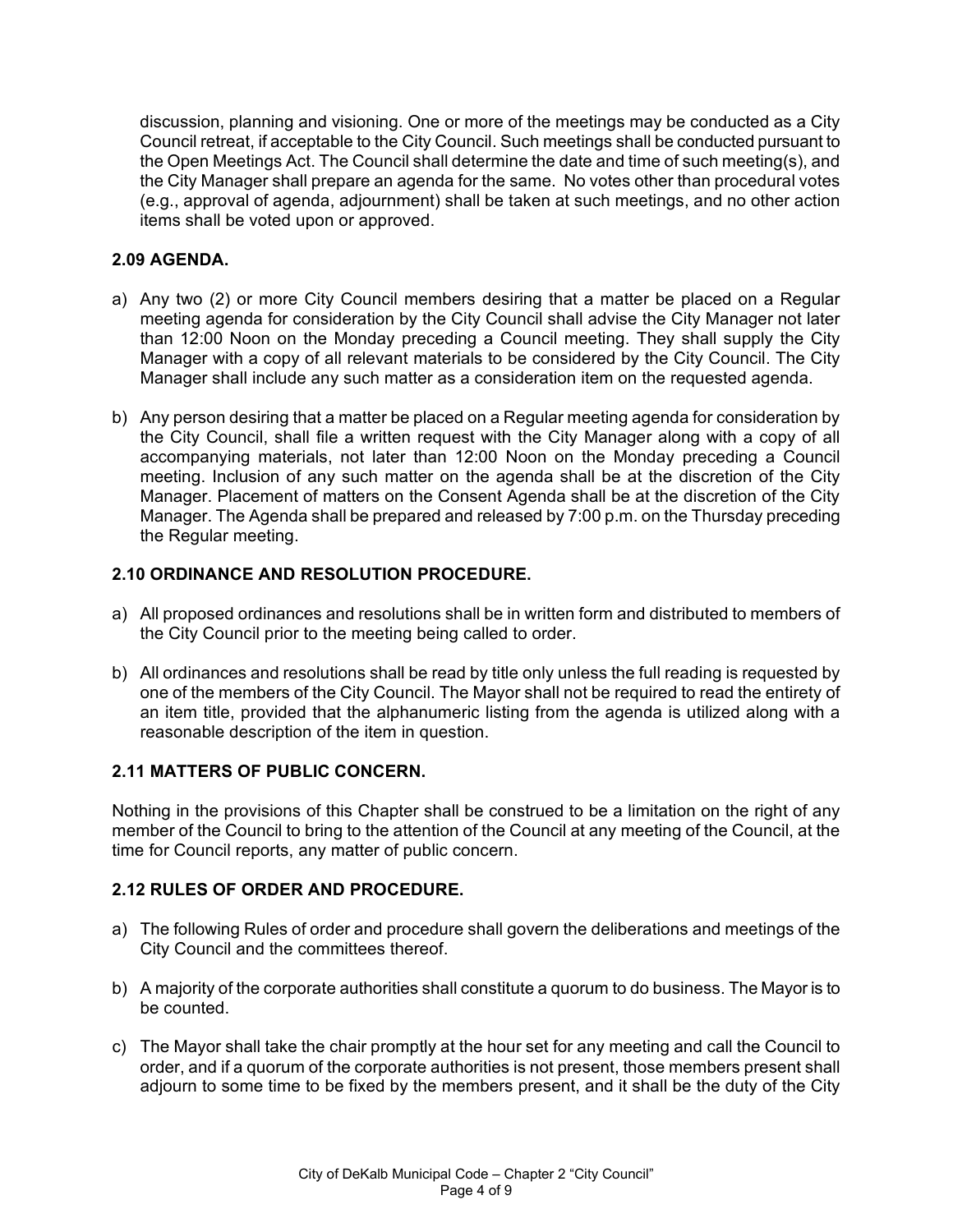Council's Recording Secretary to notify those members not present of the time to which such adjournment is had.

- d) The Mayor shall be the presiding officer at all meetings of the Council.
- e) In the absence of the Mayor, the City Council's Recording Secretary shall call the Council to order. A majority vote of the Aldermen present shall select an Alderman to serve as Temporary Chair of the meeting who shall have only the power of a presiding officer and a right to vote in the capacity as Alderman.
- f) During the absence of the Mayor because of an incapacity to perform duties, the Council shall elect one of its members Mayor Pro Tem of the Council and said person shall act as presiding officer of the Council. The Mayor Pro Tem shall, during the absence or disability, perform the duties and possess all of the rights and powers of the Mayor, but shall vote only as an Alderman and not as an Alderman and as Mayor.
- g) Duties of the Presiding Officer.
	- 1. The presiding officer shall preserve order and decorum and may speak to points of order in preference to other members and shall decide all questions of order subject to appeal. If the presiding officer refuses to allow the Aldermen to exercise their right to appeal a decision of the Chair, the Aldermen may consider and pass upon the matter in spite of the Chair's failure to grant them an appeal.
- h) Duties of Members.
	- 1. While the presiding officer is putting the question, no member shall walk out of the room where the meeting is being held.
	- 2. Every member, previous to speaking, making a motion or seconding the same, shall address themselves to the presiding officer and say: "Mayor", and shall not proceed with their remarks until recognized and named by the Chair. They shall confine themselves to the question under debate avoiding personalities and refraining from impugning the motives of any other member's argument or vote.
	- 3. When two or more members address the Chair at the same time, the presiding officer shall name the member who is first to speak.
	- 4. While a member is speaking, no member shall hold any private discussion, nor pass between the speaker and the Chair.
	- 5. The Aldermen may, by two-thirds (2/3) vote, expel an Alderman for unduly disruptive conduct. Such Alderman may not be expelled a second time for the same offense.
	- 6. No member shall eat, smoke or drink any alcoholic beverage during a Council meeting.
	- 7. If a member has a direct financial interest or other interest that creates a legally recognizable conflict of interests, the member shall leave the dais prior to consideration of the item. The member shall not be counted towards a quorum for that portion of the meeting and shall not be reflected in any form of voting that is conducted with regard to that portion of the meeting. The member may address the Council during that portion of the meeting as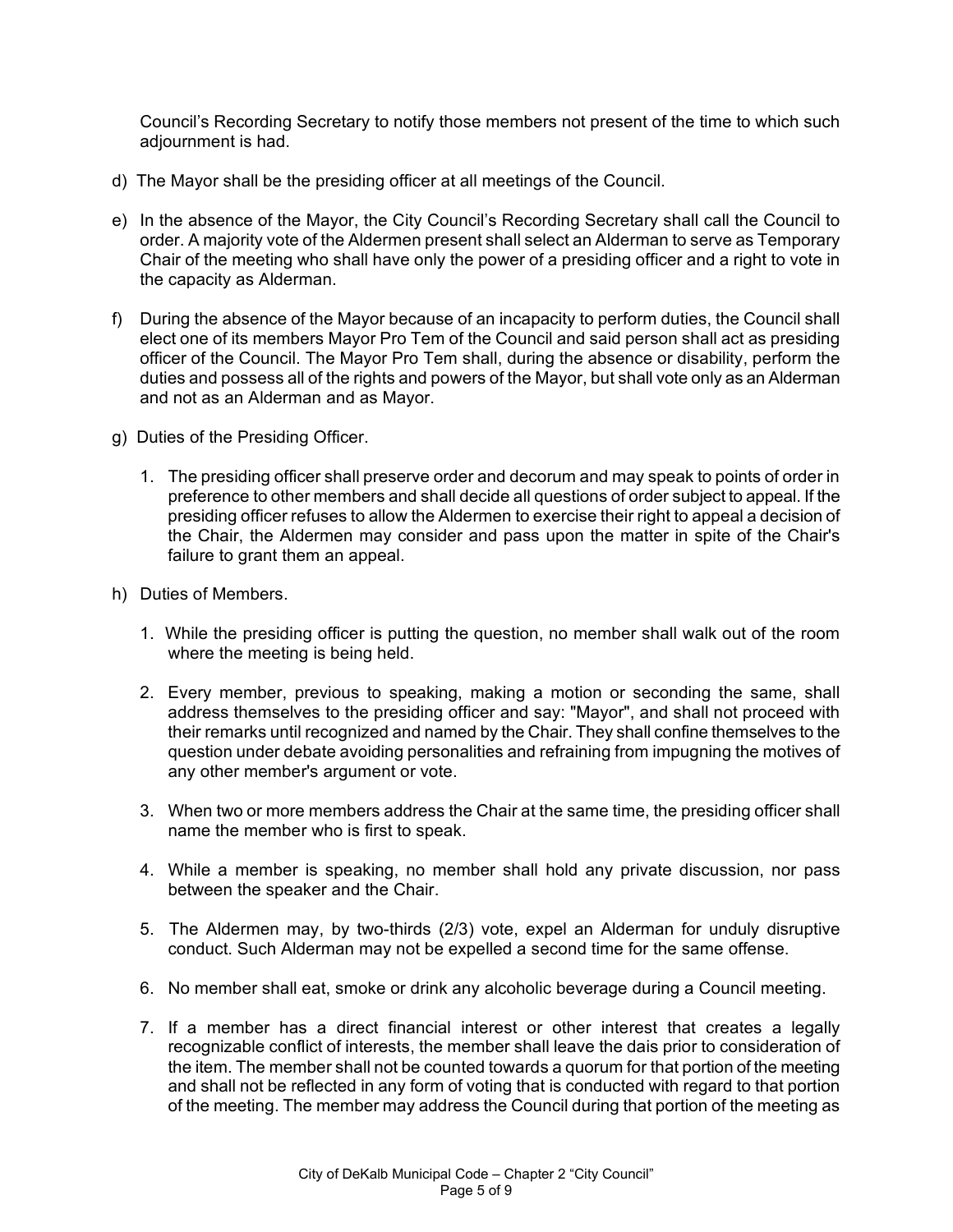a member of the public but shall expressly indicate that his comments are limited to being a member of the public (and shall be subject to all rules applicable to public comments). Following the conclusion of that item of business, the member shall be entitled to rejoin the dais and be included in the quorum and any further discussion or action items.

- i) Debate. No member shall speak more than once on the same question until all other aldermen shall have had an opportunity to speak; provided, however, that the proponent of the matter under consideration shall have the right to open and close debate. No member shall speak longer than five (5) minutes at any one time, except by consent of the Council; and in closing debate on any question, as above provided, the speaker shall be limited to five (5) minutes, except by special consent of the Council.
- j) Appeals from Decisions of the Chair. Any member may appeal to the Council from a ruling of the Chair, and if the appeal is seconded, the member making the appeal may briefly state his reason for the same and the Chair may briefly explain its ruling; but there shall be no debate on the appeal and no other member shall participate in the discussion. The Chair shall then put the question, "Shall the decision of the Chair be sustained?" If a majority of the members present vote "No", the decision of the Chair shall be overruled; otherwise, it shall be sustained.
- k) Making, Seconding and Withdrawing Motions: Any Alderman present may make a motion at an appropriate time by affirmatively and expressly indicating the intent to make a motion. In circumstances where the Mayor has requested a motion in accordance with the stated motion or approval proposed by an agenda item, a motion shall be made by stating "so moved." In circumstances where alternate language is proposed for a motion, the motion shall be made by stating, "I move that," followed by the text of the motion. A second to any motion shall be made only by saying "second" or, "I second", and speaking to a motion shall not constitute a second. If the maker of the motion desires to withdraw a motion, he or she may do so. The seconder of the motion may either withdraw the second or may him or herself renew the motion and seek a new second.
- l) Division of Questions. If any question under consideration contains several distinct propositions, the Council, by a majority vote of the members present, may divide such question.
- m) Record of Motions. In all cases where a resolution or motion is entered in the journal, the name of the member moving and seconding the same shall be entered.
- n) Taking and Entering the Votes; Explanation of Votes. The "yeas" and "nays" upon any question shall be taken and entered in the journal. When the City Council's Recording Secretary has commenced to call the roll of the council for the taking of a vote by "yeas" and "nays", all debate on the question before the Council shall be deemed concluded and during the taking of the vote, a member shall be permitted to briefly explain said member's and shall respond to the calling of said member's name by answering "yea" or "nay", as the case may be.
- o) Announcement and Changes of Votes. The result of all votes by "yeas" and "nays" shall be announced by the City Council's Recording Secretary, and no vote shall be changed after the Chair has declared the passage or failure of the item voted upon.
- p) Reconsideration.
	- 1. A vote or question may be reconsidered at any time during the same meeting, or at the first Regular meeting held thereafter. A motion for reconsideration, once having been made and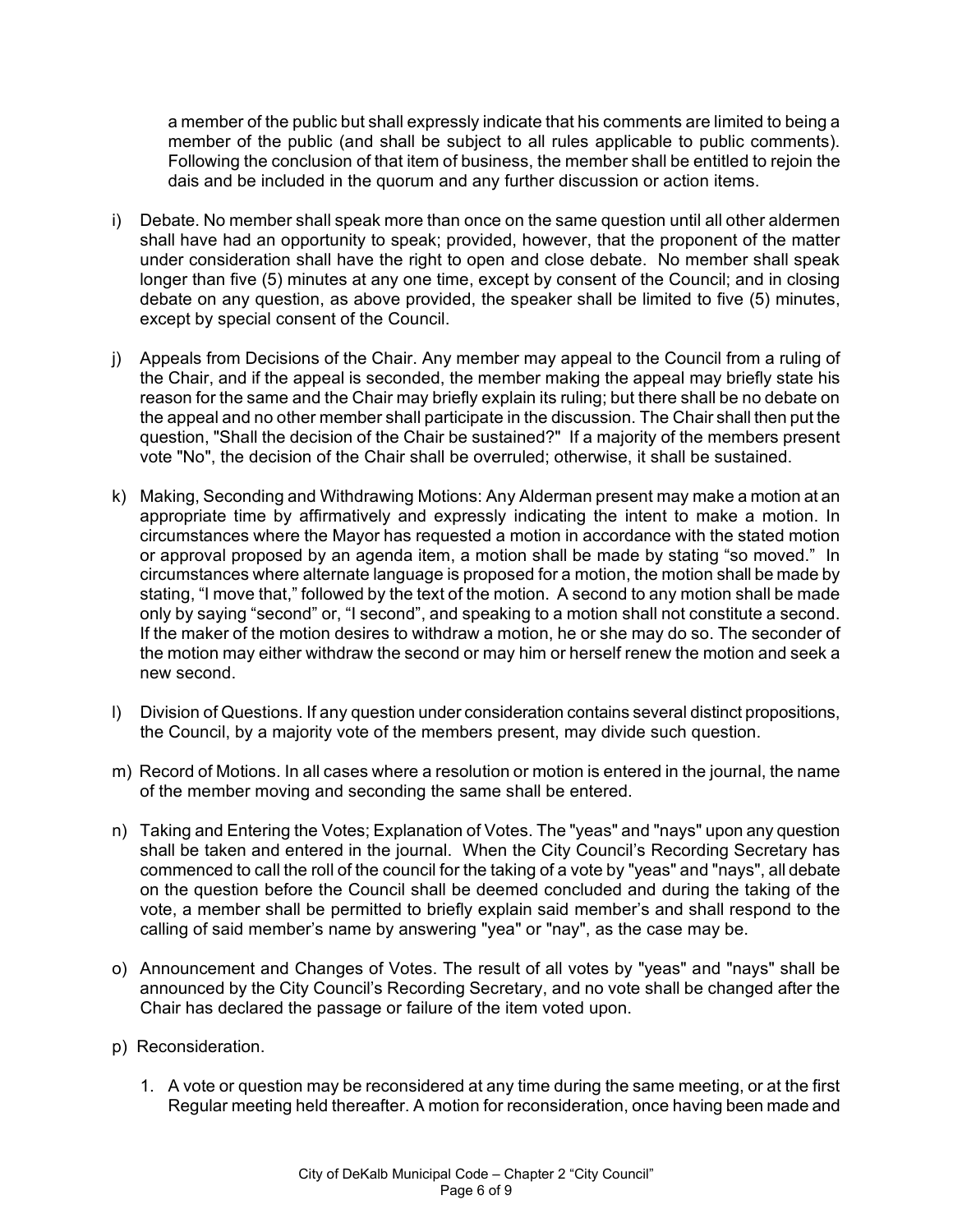decided in the negative, shall not be renewed, nor shall a motion to reconsider be reconsidered. No motion to reconsider the approval or denial of the recommendation of an advisory body required to hold public hearings shall be entertained except at the same meeting at which the original action was taken or after the matter has been referred to the advisory body for a further hearing and recommendation.

- 2. A motion to reconsider must be made by a member who voted on the prevailing side of the question to be reconsidered, unless otherwise provided by law. Any member may second the motion.
- 3. When a motion for reconsideration is voted upon, a roll-call vote on said motion shall be taken. Approval of a motion for reconsideration shall only require a simple majority of City Council, regardless of the vote required to change the underlying action. The vote on a motion for reconsideration shall only determine whether the item or action in question should be reconsidered and shall not redetermine the item or action. If a motion for reconsideration fails, the underlying action shall be unchanged. If the motion for reconsideration passes, the underlying item or action shall be reconsidered in a separate vote. Passage or approval of the item or action shall require the affirmative vote originally required for such action (e.g., a vote that originally required a majority shall require a majority, a vote that originally required a supermajority shall require a supermajority).
- q) The Minutes. The Clerk and the City Council's Recording Secretary shall keep the minutes of the Council meetings; provided, however, that the Council shall approve one (1) draft of the minutes for each Council meeting. The minutes of each Council meeting shall be approved not later than 30 days after the meeting or at the Council's second subsequent Regular meeting, whichever is later. The draft of the minutes may be amended at any time to correctly reflect the view of the legislative body as to the events which occurred. The Clerk and the City Council's Recording Secretary shall be responsible for recording and keeping record of all meetings of Council where required by law. In addition to Clerk, the Mayor may appoint, with the advice and consent of the Council, any City officer to serve as the Council's Recording Secretary.
- r) Style of Ordinances. The style of all ordinances shall be: "BE IT ORDAINED BY THE CITY COUNCIL of...", as is provided by Statutes.
- s) "Aye" or "Nay" Vote. The ayes and nays shall be taken upon the passage of all ordinances and on all propositions to create any liability against the City, or for the expenditure or appropriation of its money, and in all other cases at the request of any member of the Council; and such vote shall be entered in the minutes, as is provided by Statutes.
- t) Approval or Veto. All resolutions and motions (1) which create any liability against the City, or (2) which provide for the expenditure or appropriation of its money, or (3) to sell any City property, and all ordinances passed by the Council shall be deposited with the City Clerk and the City Council's Recording Secretary. If the Mayor approves of them, the Mayor shall sign them. Those of which the Mayor disapproves the Mayor shall return to the Council with the Mayor's written objections, at the next Regular meeting of the Council occurring not less than five (5) days after their passage. The Mayor may disapprove of any one or more sums appropriated in any ordinance, resolution or motion making an appropriation, and, if so, the remainder shall be effective. However, the Mayor may disapprove entirely of an ordinance, resolution or motion making an appropriation. If the Mayor fails to return any ordinance or any specified resolution or motion with the Mayor's written objections, within the designated time, it shall become effective despite the absence of the Mayor's signature.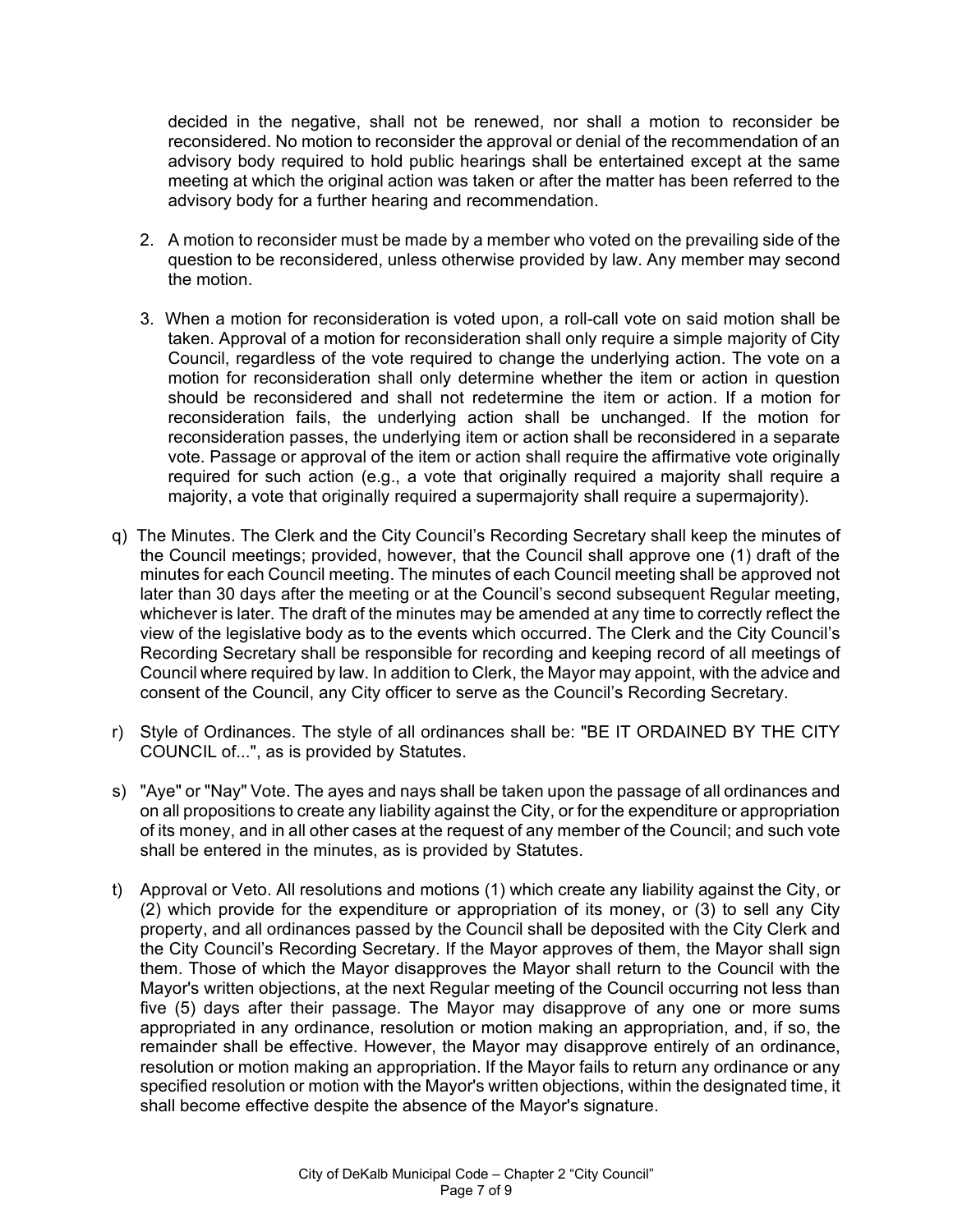- u) Every resolution and motion specified above, and every ordinance, which is returned to the Council by the Mayor shall be reconsidered by the Council. If, after such reconsideration, twothirds (2/3) of all the Aldermen then holding office on the City Council agree to pass an ordinance, resolution or motion, notwithstanding the Mayor's refusal to approve it, then it shall be effective. The vote on the question of passage over the Mayor's veto shall be by ayes and nays and shall be recorded in the journal.
- v) Record of Ordinances. The Clerk and the City Council's Recording Secretary shall keep a record of all ordinances passed in an ordinance book for such purpose.
- w) Publication. All ordinances imposing any penalty for a violation thereof or making any appropriation shall be published as required by Statutes, either in a newspaper or in pamphlet form, in which case, the ordinance in its pamphlet form shall be displayed for a reasonable period in a public place in the City Hall.
- x) Time of Taking Effect. No ordinance which must be published to comply with the foregoing section shall go into effect until ten (10) days after it is so published unless a statement of the urgency of the ordinance is contained in it and it achieves passage by a two-thirds (2/3) vote of the members of the corporate authorities then holding office. In all other cases, the ordinances shall go into effect upon the passage thereof, as provided by Statutes, even though the operation of the ordinance may not take effect until a later date.
- y) Neither the Mayor, nor any Council member, employee, or officer, or any member of a committee, commission, board or the City shall disclose any information which was discussed or presented at any meeting which was closed to the public in accordance with the Open Meetings Act, 5 ILCS 120/1, et seq., unless one of the following conditions exist:
	- 1. That the disclosure of such information occurred after the public body determined that the minutes or portions thereof no longer required confidential treatment and were available for public inspection.
	- 2. That the disclosure of such information was necessarily incident to the performance of the person's job or duties.
	- 3. That the disclosure of such information was made to the State's Attorney in the good faith belief that provisions of the Open Meetings Act were not complied with.
- z) Adoption of Robert's "Rules of Order Revised". The rules of parliamentary practice comprised in the latest published edition of Robert's "Rules of Order Revised" shall govern the Council in all cases to which they are applicable. Robert's Rules are adopted pursuant to the City's home rule authority and shall govern except where they are expressly superseded by the Statutes or law of the State. The provisions outlined in this Chapter 2 shall supersede Robert's Rules where any inconsistency exists.
- aa) Temporary Suspension of Rules; Amendment of Rules. These rules contained in this Section, "Rules of Order and Procedure," may be temporarily suspended by a vote of two-thirds (2/3) of all the Aldermen entitled by law to be elected, and shall not be repealed, altered or amended, unless by concurrence of two-thirds of all the Aldermen entitled by law to be elected.
- ab) Authority of the Chair: The chair of any meeting shall be authorized to suspend comments by or to interrupt any speaker who engages in any disruptive, insulting or unlawful behavior, and